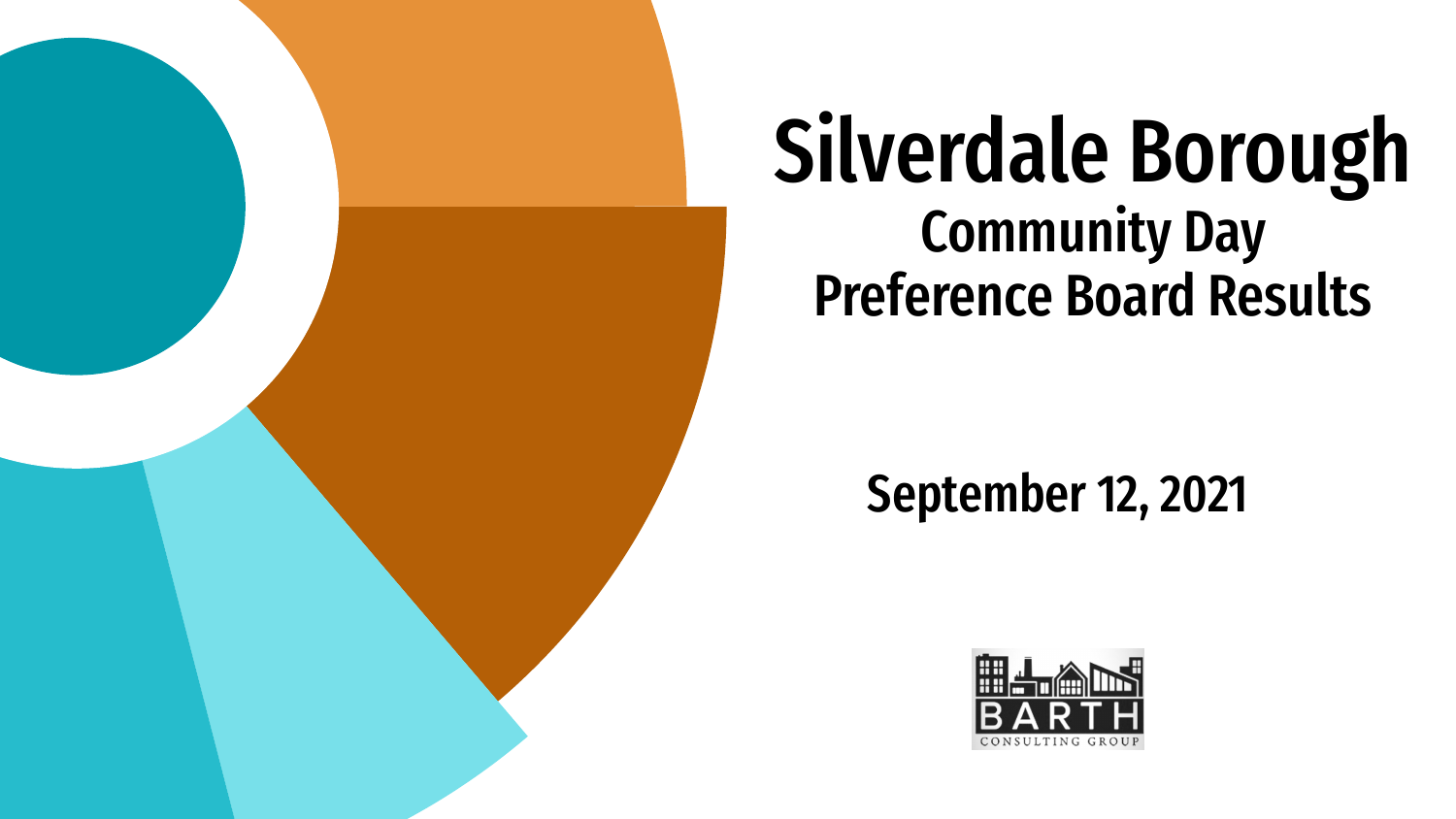

**Silverdale Borough hosted its first Community Day on September 12th, 2021. The event was the direct result of the Community Survey Requests.**

**Overview:** The Steering Committee created Preference Boards and hosted an informational table at the entrance to the event. There were a wide range of participants of varying age groups, predominantly young families in their thirties.

**Purpose:** Explanation of the Survey, why we did it and the purpose of finding new Municipal revenues.

Barth Consulting Group manned a table to explain the Community Survey Results and to engage community members in refining additional preferences in relation to key issues in the survey.

**Result:** 13 residents signed up to participate in a Silverdale Focus Group.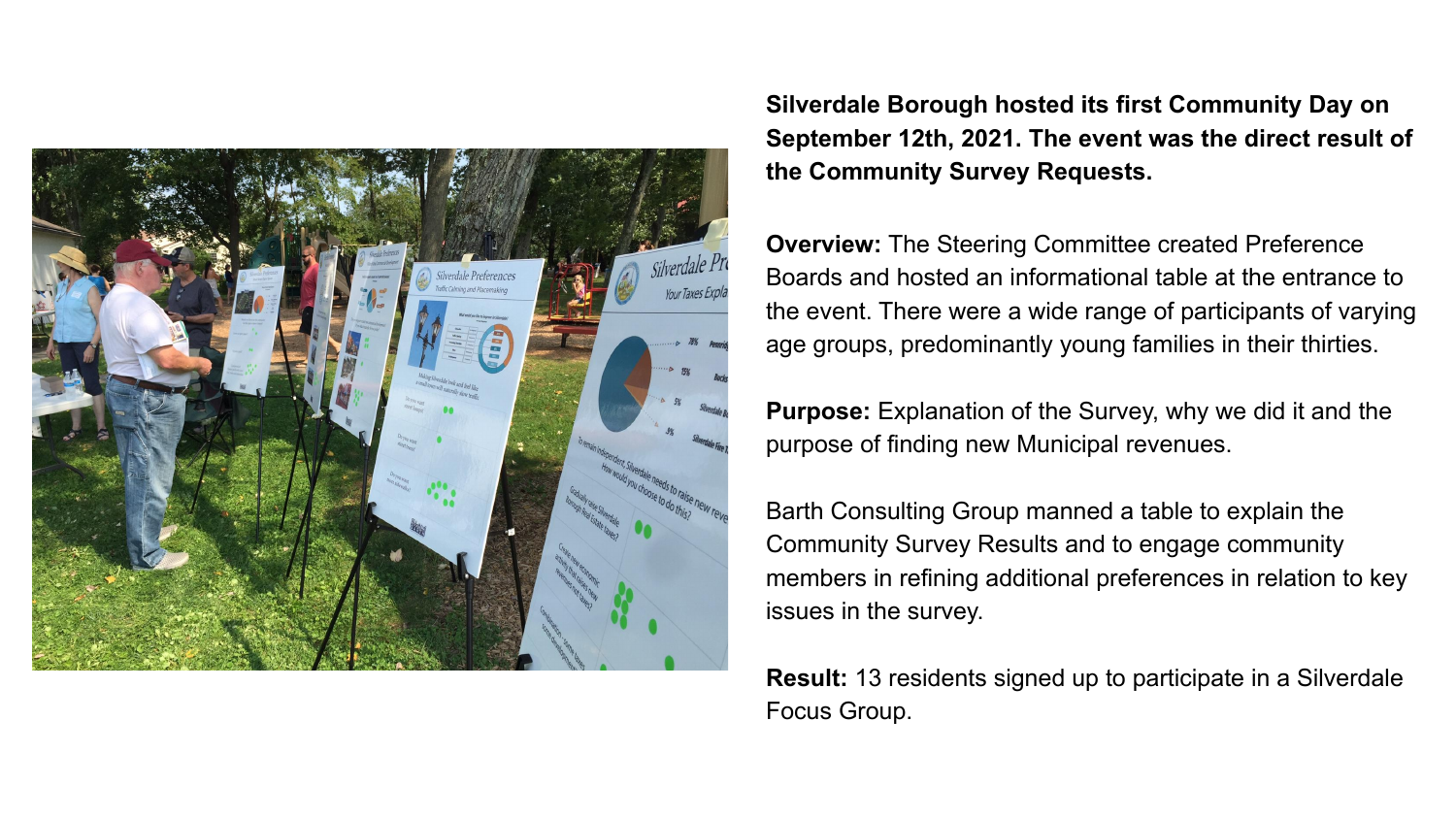#### Your Taxes Explained

33 Total Responses

**To remain independent, Silverdale needs to raise new revenues. How would you choose to do this?** 



**Gradually raise Silverdale Borough Real Estate Taxes?**

4 Responses = 12%

**Create new economic activity that raises new revenues not taxes?**

21 Responses = 64%

**Combination - some taxes, some development?**

8 Responses = 24%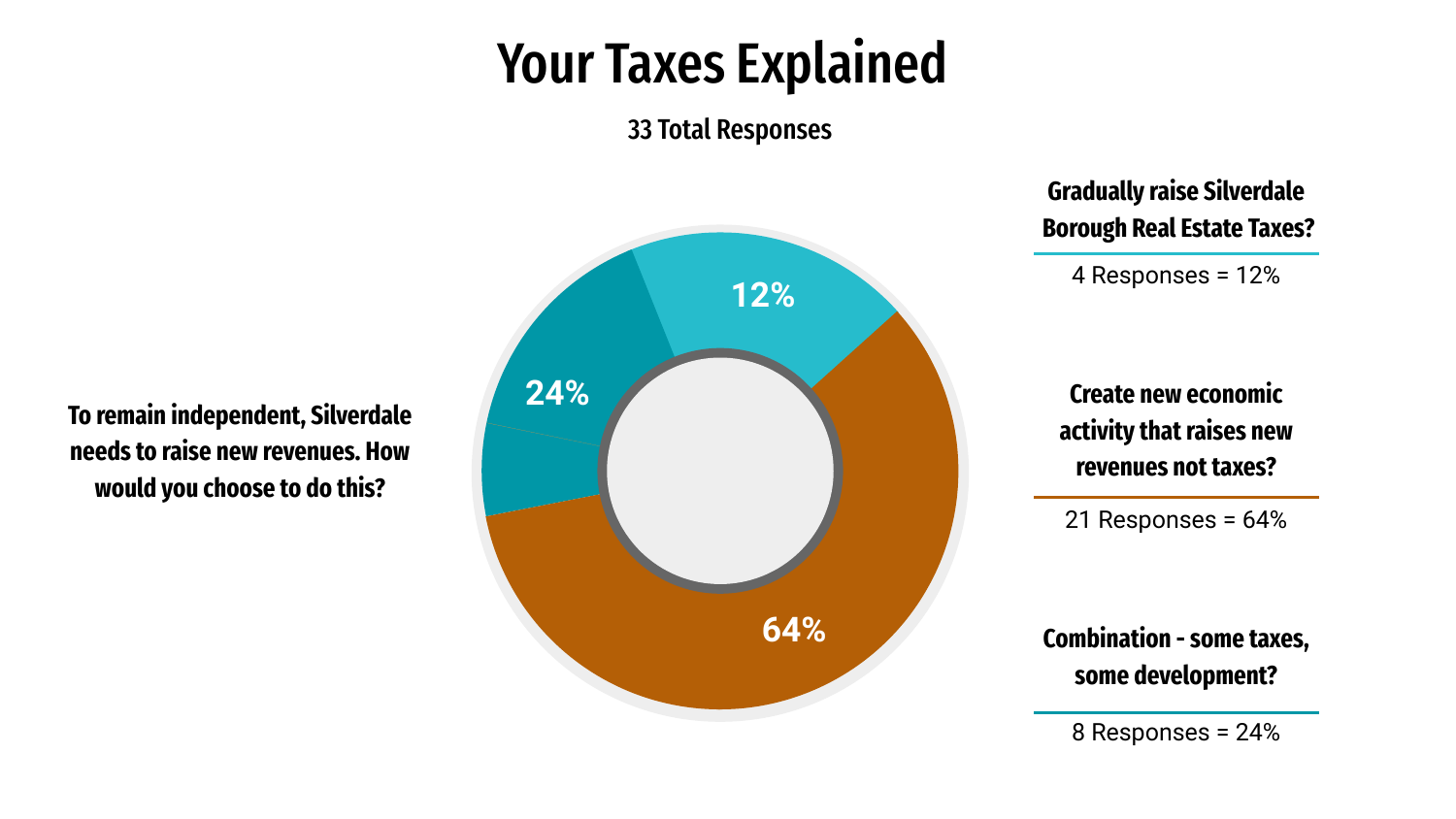## Traffic Calming and Placemaking

49 Total Responses

**Do you want street lamps?** 15 Responses = 31% **31% 16% 53%** 8 Responses = 16% **Do you want street trees?** 26 Responses = 53% **Do you want more sidewalks?**

Making Silverdale look and feel like a small town will naturally slow traffic.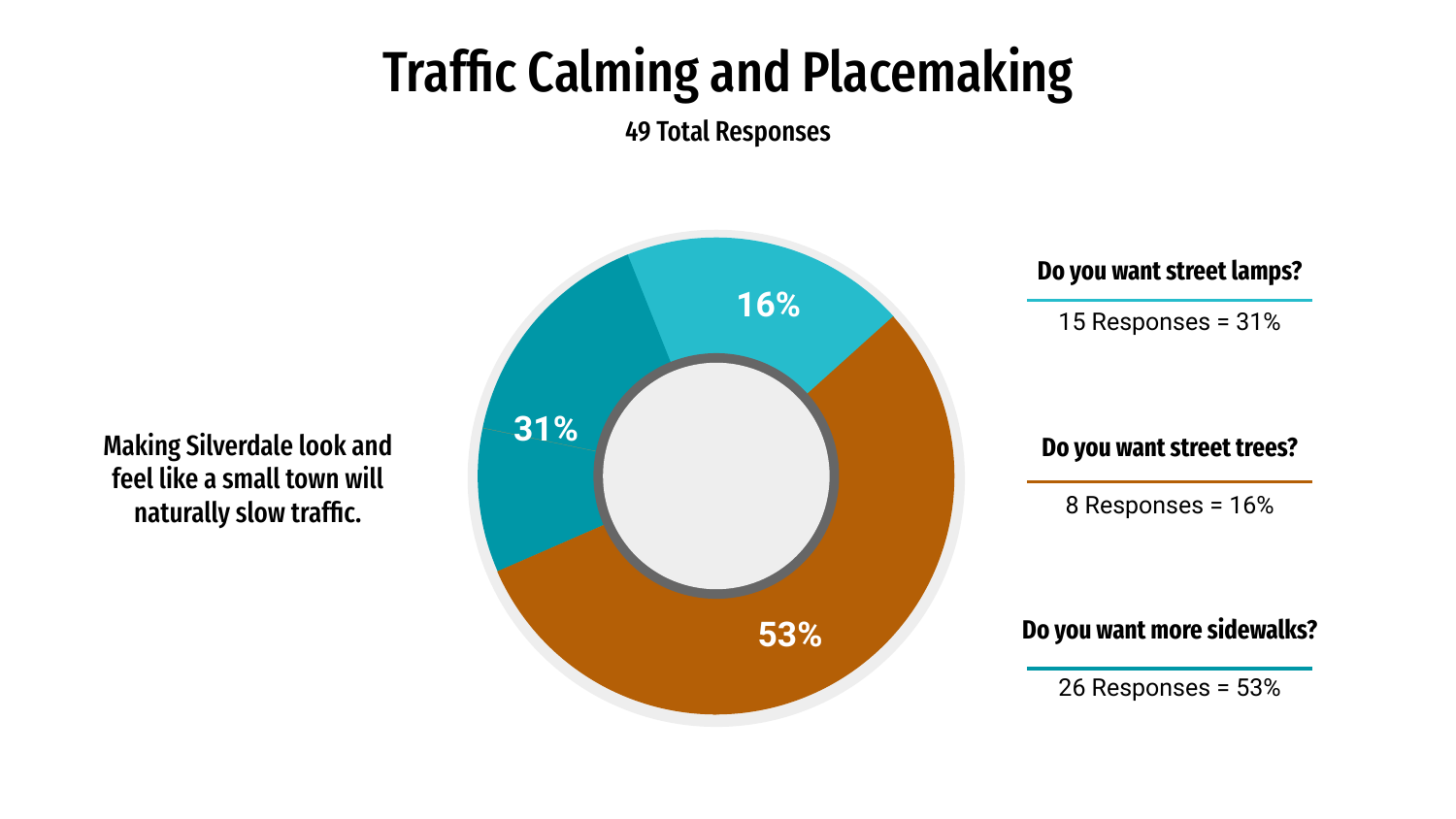### Silver Street Open Space

35 Total Responses

Would you like to see the community use this space or leave it empty?



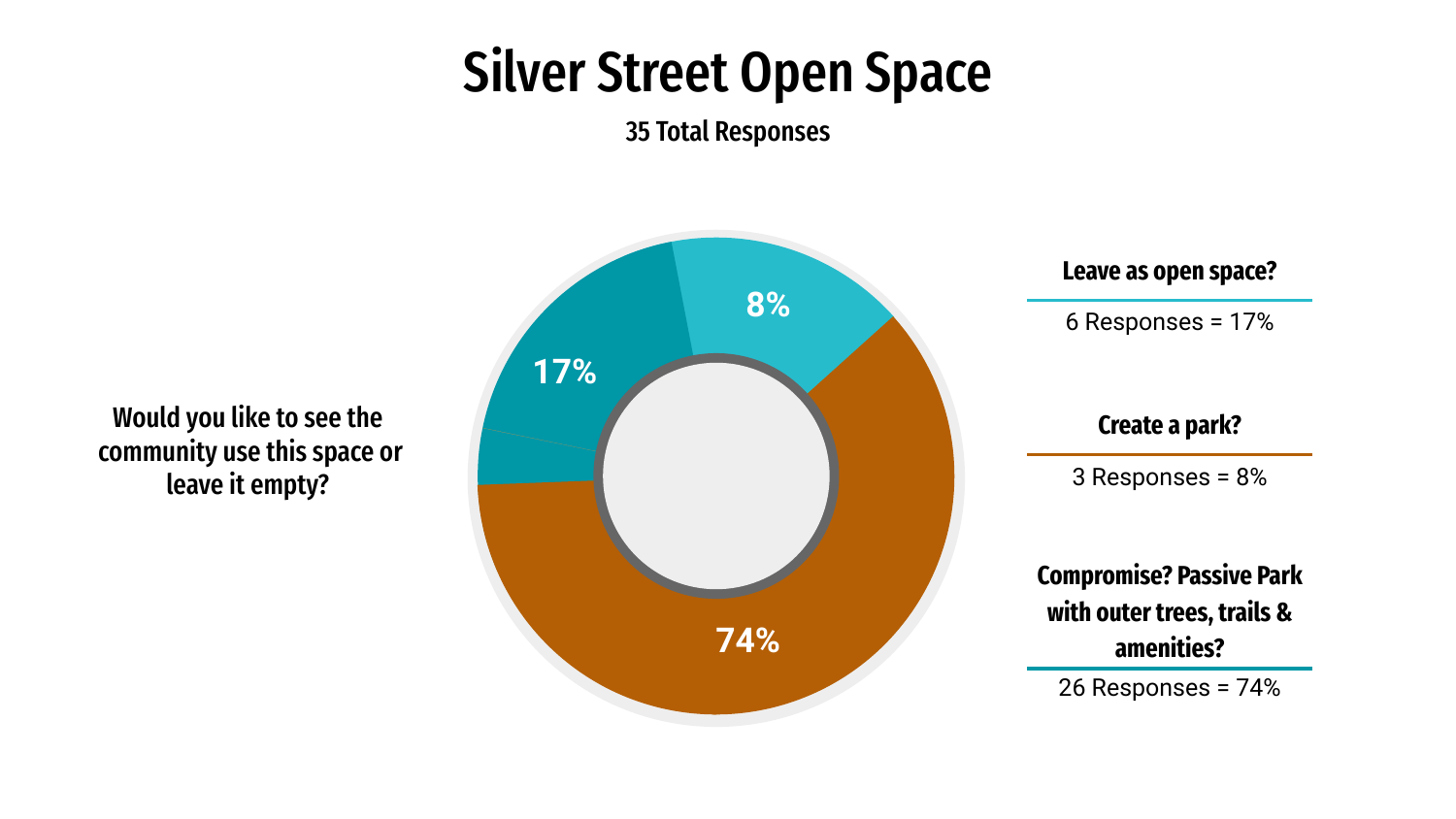### Mixed-Use Commercial Development

27 Total Responses

**Traditional Victorian Architecture** 8 Responses = 30% **30% 15% 56%** 4 Responses = 15% **European Style Facades** 15 Responses = 56% **Modern Victorian Style**

Do you support mixed-use commercial development? If yes, which example do you prefer?